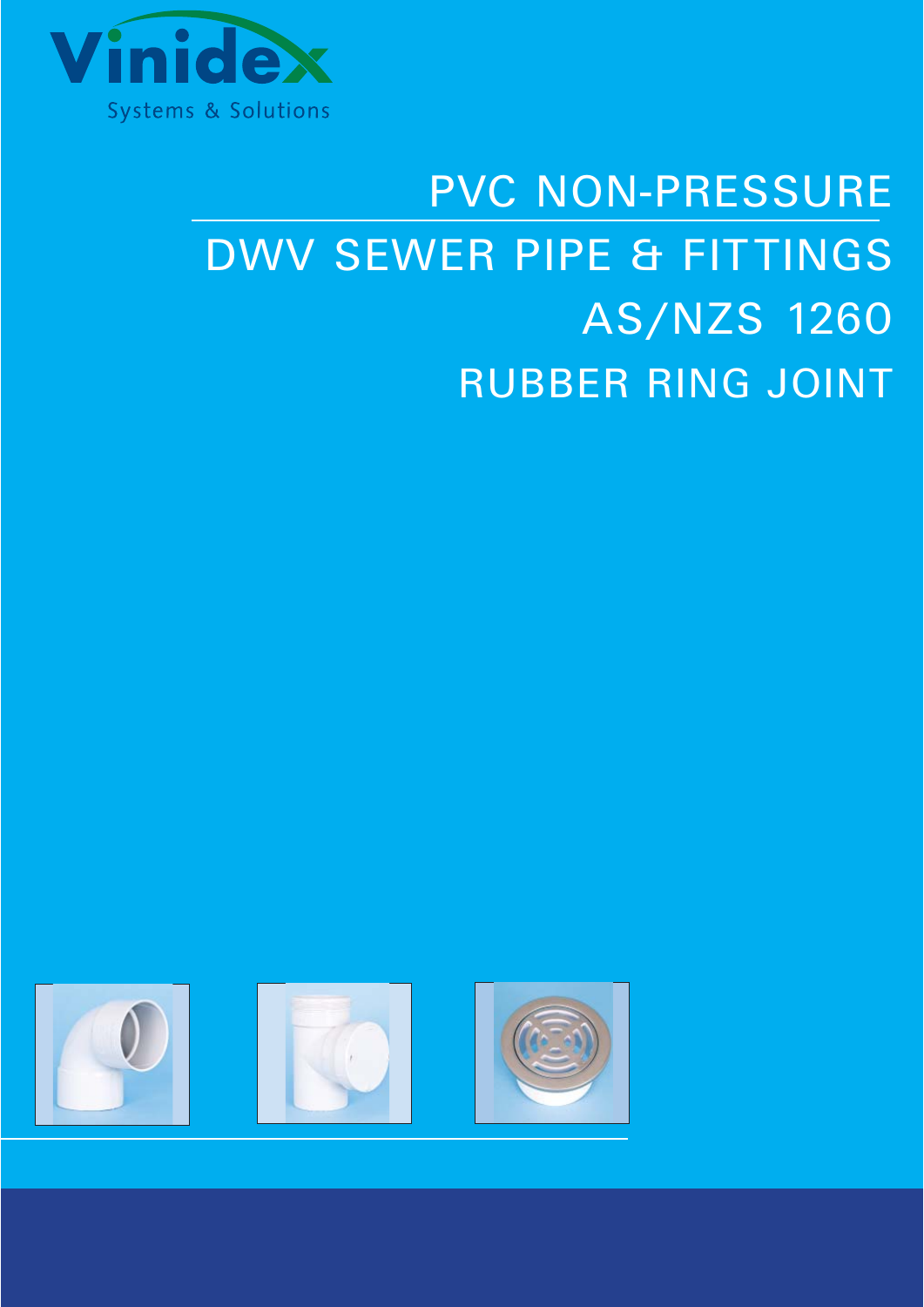

### **DWV Sewer Pipe RRJ**

#### **DWV - Rubber Ring Joint**





#### **DWV (SEWER) PIPE**

| <b>VINIDEX</b><br><b>CODE</b> | <b>NOMINAL</b><br><b>DIAMETER</b><br><b>DN</b><br>(MM) | <b>REVISED</b><br><b>CLASS</b> | <b>LENGTH</b><br>Lo:<br>(m) | <b>MEAN OD</b><br><b>Dm</b><br>(mm) | <b>MIN WALL</b><br><b>THICKNESS</b><br>Tp<br>(mm) | <b>SOCKET</b><br><b>DEPTH</b><br>(mm) | <b>SPIGOT</b><br><b>LENGTH</b><br>Lwm<br>(mm) | <b>CRATE</b><br><b>QTY</b> | <b>WEIGHT</b><br>(kg) |
|-------------------------------|--------------------------------------------------------|--------------------------------|-----------------------------|-------------------------------------|---------------------------------------------------|---------------------------------------|-----------------------------------------------|----------------------------|-----------------------|
| 19530                         | 100                                                    | SN 10                          | 6                           | 110                                 | 3                                                 | 120                                   | 91                                            | 26                         | 11.45                 |
| 19540                         | 150                                                    | SN <sub>4</sub>                | 6                           | 160                                 | 4.2                                               | 135                                   | 119                                           | 26                         | 18.20                 |
| 19610                         | 150                                                    | SN <sub>8</sub>                | 3                           | 160                                 | 5.2                                               | 135                                   | 119                                           | 28                         | 9.30                  |
| 19680                         | 225                                                    | SN <sub>8</sub>                | 3                           | 250                                 | 8.2                                               | 160                                   | 153                                           | 12                         | 29.30                 |
| 19730                         | 300                                                    | SN <sub>8</sub>                | 3                           | 315                                 | 10.4                                              | 180                                   | 176                                           | 6                          | 45.60                 |

NOTE: SN = Stiffness, a measure of abitlity for the pipe to withstand lateral deflection, "Squashing".

 $SN4 = 4000 \text{ N} \mid \text{m} \mid \text{m}$   $SN6 = 6000 \text{ N} \mid \text{m} \mid \text{m}$ 

 $SN8 = 8000 \text{ N}$ |m|m  $SN10 = 10000 \text{ N}$ |m|m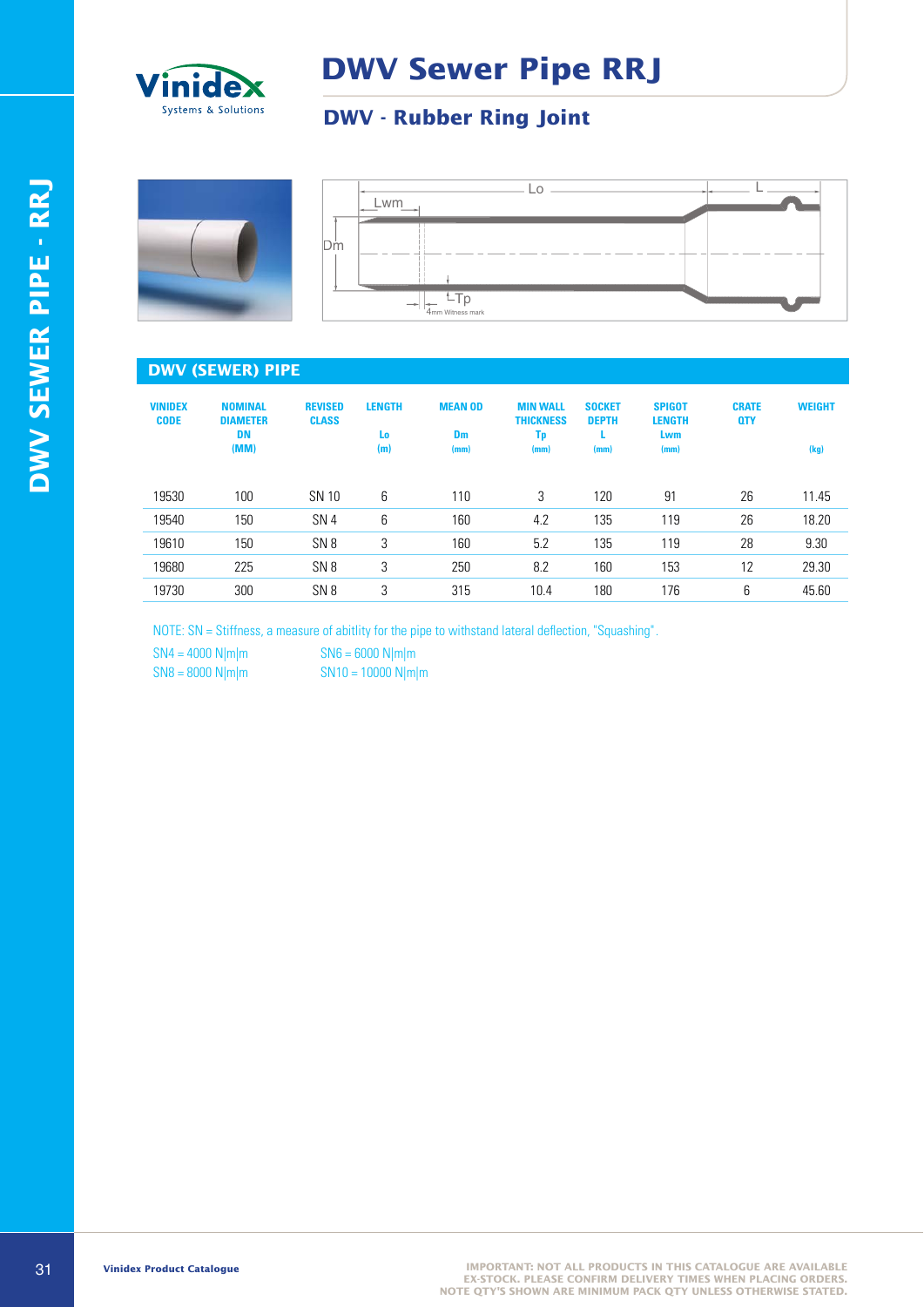

#### **DWV - Rubber Ring Joint**

| 45° SEWER BENDS F & F         |                               |      |      |                          |                           |      |
|-------------------------------|-------------------------------|------|------|--------------------------|---------------------------|------|
| <b>VINIDEX</b><br><b>CODE</b> | <b>NOMINAL</b><br><b>SIZE</b> | L    | Ľ,   | $\mathbf{L}^2$           | <b>PACK</b><br><b>QTY</b> | W    |
|                               | (mm)                          | (mm) | (mm) | (mm)                     |                           | (kg) |
| 50030                         | 100                           | 78   | 175  | $\overline{\phantom{a}}$ |                           | 0.01 |
| 50320                         | 150                           | 78   | 287  | 287                      |                           | 1.31 |



| 88° SEWER BENDS F & F         |                               |      |                |                |                           |      |
|-------------------------------|-------------------------------|------|----------------|----------------|---------------------------|------|
| <b>VINIDEX</b><br><b>CODE</b> | <b>NOMINAL</b><br><b>SIZE</b> |      | $\mathbf{L}^1$ | L <sup>2</sup> | <b>PACK</b><br><b>QTY</b> | W    |
|                               | (mm)                          | (mm) | (mm)           | (mm)           |                           | (kg) |
| 50330                         | 150                           | 94   | 438            | 350            |                           | 177  |



| 90° SEWER BENDS F & F  |                                       |      |           |                        |                           |           |
|------------------------|---------------------------------------|------|-----------|------------------------|---------------------------|-----------|
| VINIDEX<br><b>CODE</b> | <b>NOMINAL</b><br><b>SIZE</b><br>(mm) | (mm) | Þ<br>(mm) | $\mathbf{L}^2$<br>(mm) | <b>PACK</b><br><b>QTY</b> | W<br>(kg) |
| 50050                  | 100                                   | 78   | 230       | 120                    |                           | 0.10      |

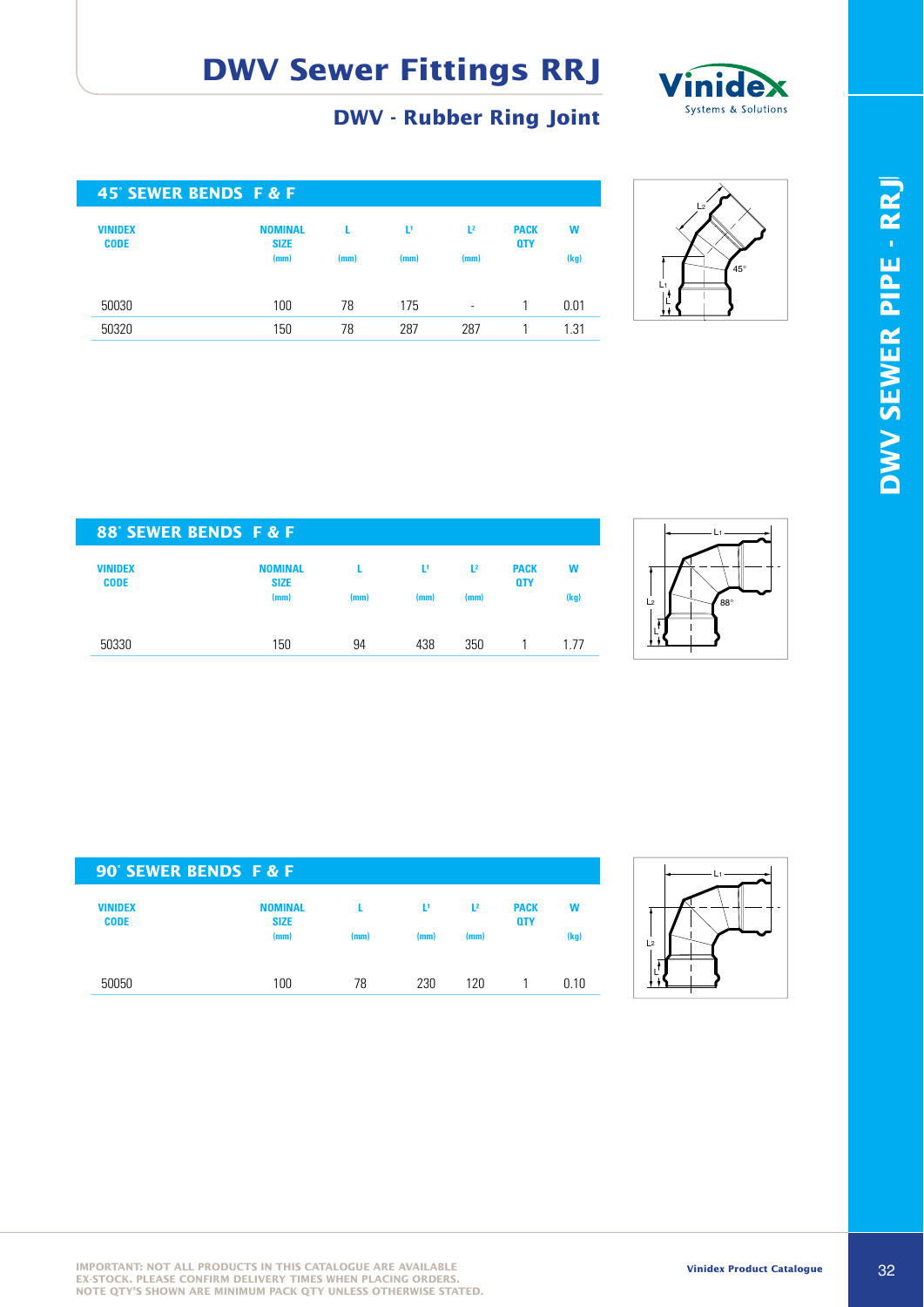

#### **DWV - Rubber Ring Joint**



| 45° SEWER BENDS M & F  |                               |      |       |                |                           |      |
|------------------------|-------------------------------|------|-------|----------------|---------------------------|------|
| VINIDEX<br><b>CODE</b> | <b>NOMINAL</b><br><b>SIZE</b> |      | Ľ۱    | L <sup>2</sup> | <b>PACK</b><br><b>QTY</b> | W    |
|                        | (mm)                          | (mm) | (mm)  | (mm)           |                           | (kg) |
|                        |                               |      |       |                |                           |      |
| 50080                  | 100                           | 97   | 175   | 78             |                           | 0.01 |
| 50360                  | 150                           | 99   | 268.5 | 235            |                           | 1.20 |
|                        |                               |      |       |                |                           |      |



| <b>60° SEWER BENDS M &amp; F</b> |      |      |                |                           |      |
|----------------------------------|------|------|----------------|---------------------------|------|
| <b>NOMINAL</b><br><b>SIZE</b>    |      | υ    | L <sup>2</sup> | <b>PACK</b><br><b>QTY</b> | W    |
| (mm)                             | (mm) | (mm) | (mm)           |                           | (kg) |
| 100                              | 98   | 225  | 79             |                           | 0.01 |
|                                  |      |      |                |                           |      |



| 90° SEWER BENDS M & F         |                               |      |      |                |                           |      |
|-------------------------------|-------------------------------|------|------|----------------|---------------------------|------|
| <b>VINIDEX</b><br><b>CODE</b> | <b>NOMINAL</b><br><b>SIZE</b> |      | L1   | $\mathbf{L}^2$ | <b>PACK</b><br><b>QTY</b> | w    |
|                               | (mm)                          | (mm) | (mm) | (mm)           |                           | (kg) |
|                               |                               |      |      |                |                           |      |
| 50370                         | 150                           | 99   | 155  | 259            |                           | 1.60 |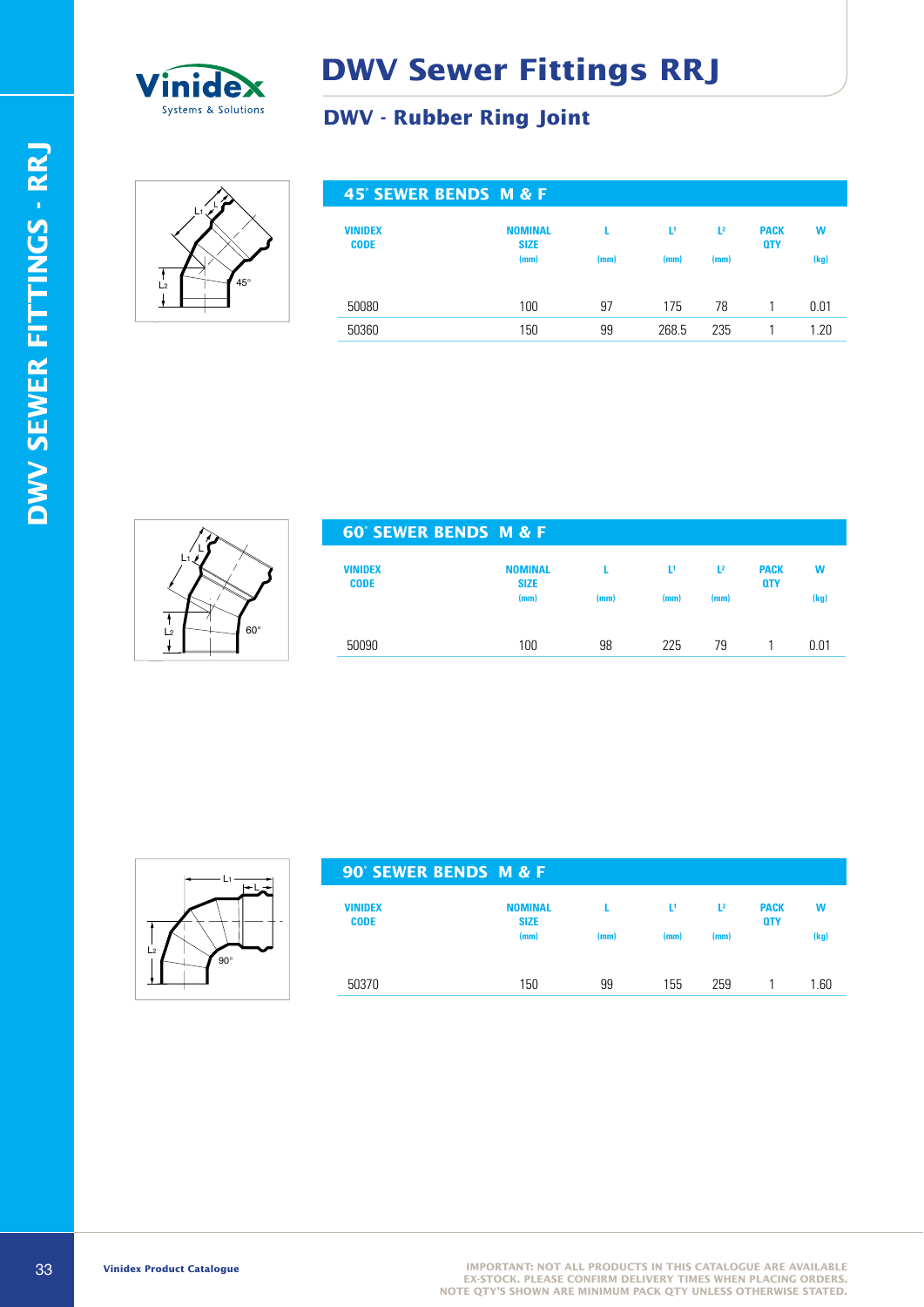#### **DWV - Rubber Ring Joint**



|                               | <b>45° SEWER JUNCTIONS F &amp; F</b> |                                       |           |           |                        |                           |           |
|-------------------------------|--------------------------------------|---------------------------------------|-----------|-----------|------------------------|---------------------------|-----------|
| <b>VINIDEX</b><br><b>CODE</b> |                                      | <b>NOMINAL</b><br><b>SIZE</b><br>(mm) | L<br>(mm) | Þ<br>(mm) | L <sup>2</sup><br>(mm) | <b>PACK</b><br><b>QTY</b> | W<br>(kg) |
| 50100                         |                                      | 100                                   | 78        | 465       | 290                    | 1                         | 0.10      |
| 50400                         |                                      | 150                                   | 94        | 545       | 410                    | 1                         | 2.00      |
| 50380                         |                                      | 150 x 100                             | 94        | 545       | 410                    | 1                         | 2.00      |
| 50390                         | <b>SWJ Branch</b>                    | 150 x 100                             | 94        | 545       | 410                    | 1                         | 2.00      |
| 51060                         |                                      | 225 x 100                             | 122       | 840       | 520                    | 1                         | 1.00      |
| 51070                         |                                      | 226 x 100                             | 122       | 840       | 520                    | 1                         | 4.00      |
| 51080                         |                                      | 225 x 150                             | 122       | 840       | 520                    | 1                         | 0.10      |
| 51090                         |                                      | 225 x 150                             | 122       | 840       | 520                    | 1                         | 11.60     |
| 51710                         |                                      | 300 x 100                             | 147       | 1000      | 660                    | 1                         | 13.40     |
| 51720                         |                                      | 300 x 100                             | 147       | 1000      | 660                    | 1                         | 12.40     |
| 51730                         |                                      | 300 x 150                             | 147       | 1000      | 660                    | 1                         | 0.10      |



#### **90° SEWER JUNCTIONS F & F**

| <b>VINIDEX</b><br><b>CODE</b> | <b>NOMINAL</b><br><b>SIZE</b><br>(mm) | (mm) | Ţ,<br>(mm) | $L^2$<br>(mm) | <b>PACK</b><br><b>QTY</b> | W<br>(kg) |
|-------------------------------|---------------------------------------|------|------------|---------------|---------------------------|-----------|
| 50470                         | 150                                   | 94   | 360        | 540           |                           | 3.90      |



#### **45° SEWER JUNCTIONS M & F**

| <b>VINIDEX</b><br><b>CODE</b> | <b>NOMINAL</b><br><b>SIZE</b><br>(mm) | Þ<br>(mm) | L <sup>2</sup><br>(mm) | <b>PACK</b><br><b>QTY</b> | W<br>(kg) |
|-------------------------------|---------------------------------------|-----------|------------------------|---------------------------|-----------|
| 50430                         | 150                                   | 545       | 410                    | 1                         | 2.60      |
| 50410                         | 150 x 100                             | 545       | 410                    |                           | 2.00      |
| 51100                         | 225 x 100                             | 840       | 520                    |                           | 0.10      |
| 51120                         | 225 x 150                             | 840       | 520                    | 1                         | 0.10      |
| 51760                         | 300 x 100                             | 1000      | 660                    |                           | 0.10      |



**IMPORTANT: NOT ALL PRODUCTS IN THIS CATALOGUE ARE AVAILABLE EX-STOCK. PLEASE CONFIRM DELIVERY TIMES WHEN PLACING ORDERS. NOTE QTY'S SHOWN ARE MINIMUM PACK QTY UNLESS OTHERWISE STATED.**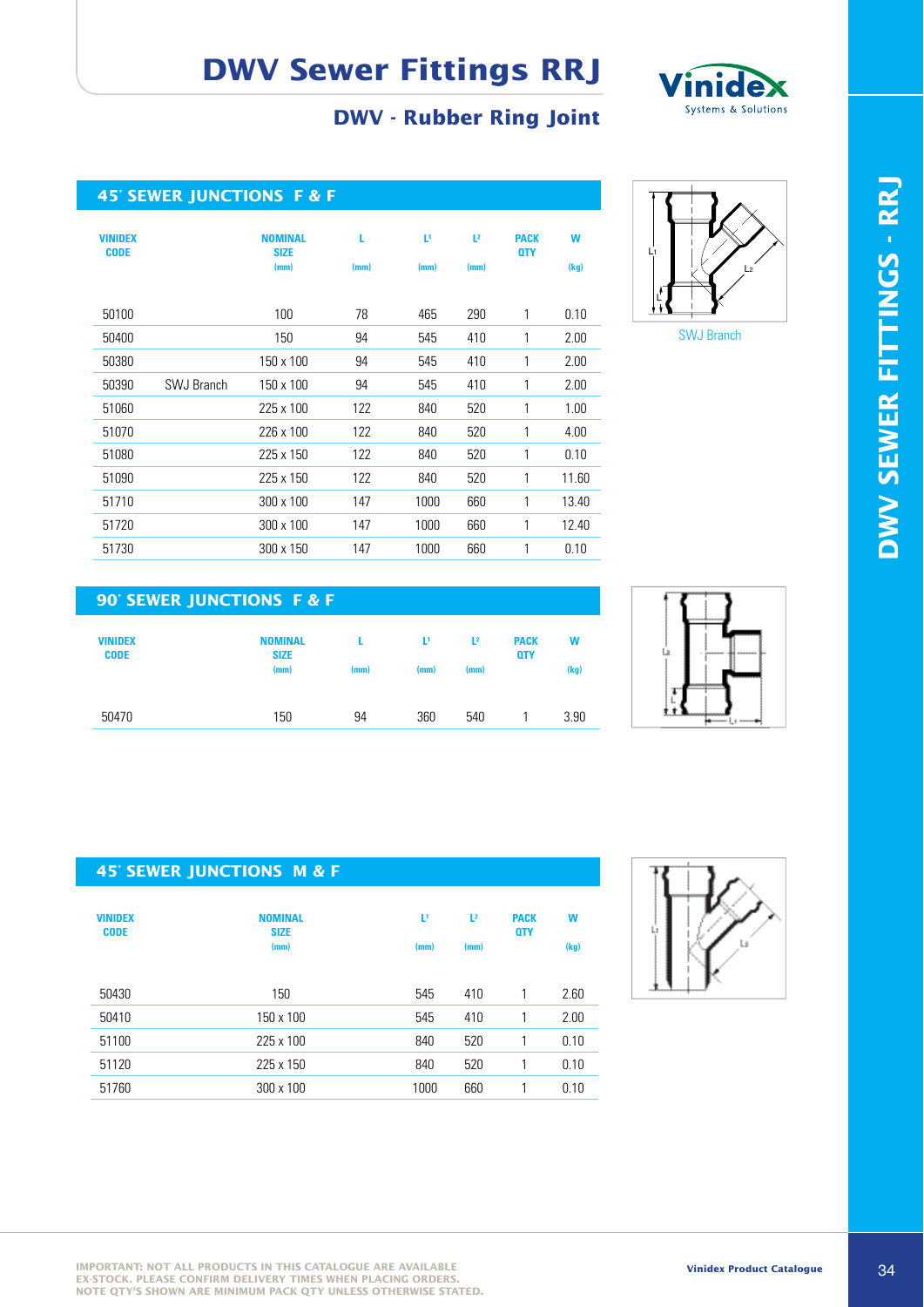

#### **DWV - Rubber Ring Joint**

**DWV SEWER FITTINGS - RRJ**

DWV SEWER FITTINGS - RRJ



| 90° SEWER JUNCTIONS M & F     |                               |      |                |                           |      |
|-------------------------------|-------------------------------|------|----------------|---------------------------|------|
| <b>VINIDEX</b><br><b>CODE</b> | <b>NOMINAL</b><br><b>SIZE</b> | υ    | $\mathbf{L}^2$ | <b>PACK</b><br><b>QTY</b> | W    |
|                               | (mm)                          | (mm) | (mm)           |                           | (kg) |
| 50500                         | 150                           | 540  | 360            |                           | 3.80 |





| <b>SEWER SLIP COUPLINGS</b>   |                                       |           |                           |           |
|-------------------------------|---------------------------------------|-----------|---------------------------|-----------|
| <b>VINIDEX</b><br><b>CODE</b> | <b>NOMINAL</b><br><b>SIZE</b><br>(mm) | D<br>(mm) | <b>PACK</b><br><b>QTY</b> | w<br>(kg) |
| 50220                         | 100                                   | 140       | 5                         | 1.30      |
| 50520                         | 150                                   | 210       | 1                         | 1.10      |
| 51430                         | 225                                   | 325       |                           | 0.10      |
| 52150                         | 300                                   | 460       |                           | 6.60      |
|                               |                                       |           |                           |           |



| <b>SEWER STRAIGHT COUFLINGS</b> |                               |      |                           |      |
|---------------------------------|-------------------------------|------|---------------------------|------|
| <b>VINIDEX</b><br><b>CODE</b>   | <b>NOMINAL</b><br><b>SIZE</b> |      | <b>PACK</b><br><b>QTY</b> | W    |
|                                 | (mm)                          | (mm) |                           | (kg) |
| 50170                           | 100                           | 145  |                           | 0.01 |

SEMBLE INC.



35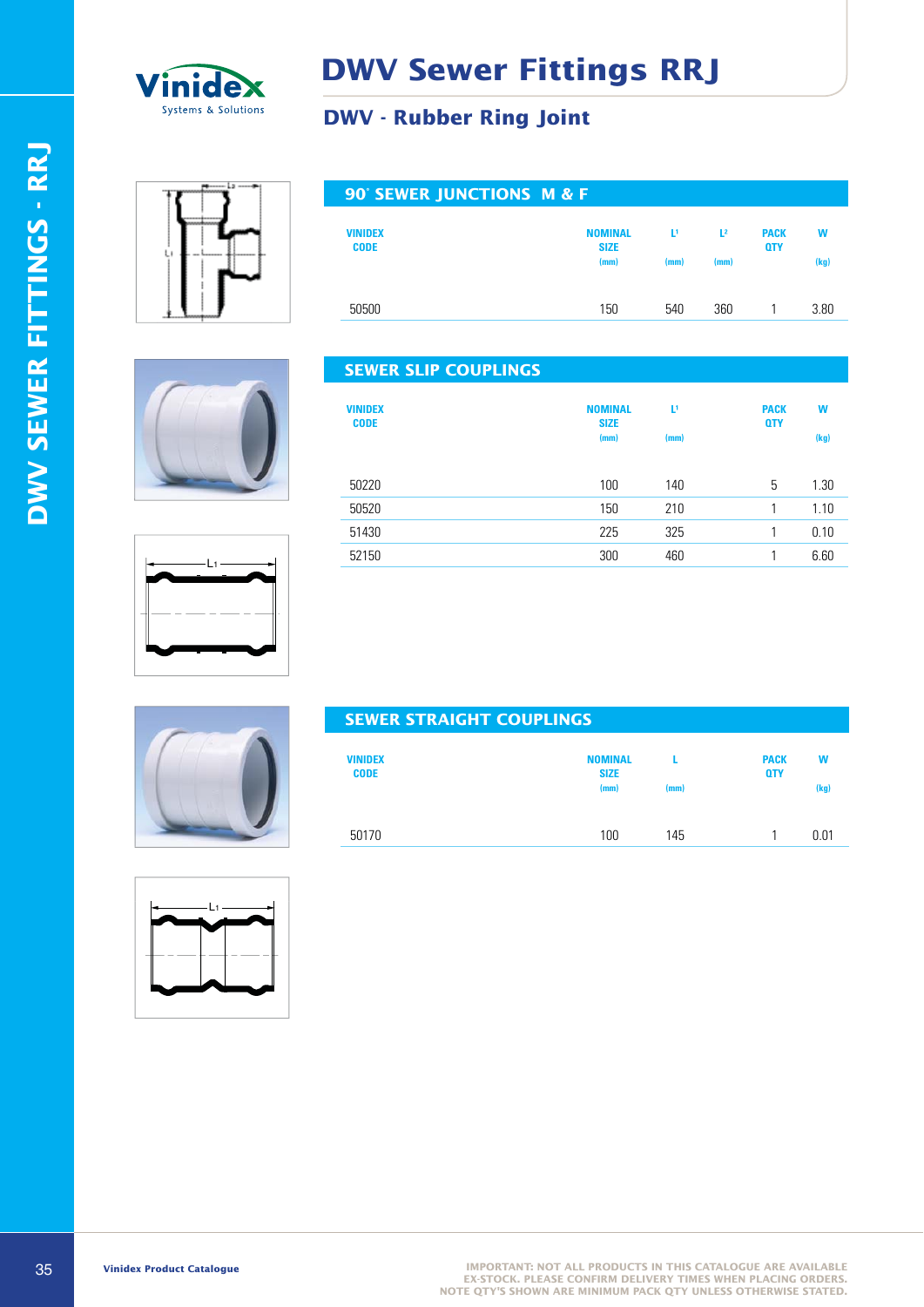![](_page_6_Picture_1.jpeg)

#### **DWV - Rubber Ring Joint**

| <b>SEWER VERTICAL DROP</b>    |                               |      |      |                |                           |      |  |  |
|-------------------------------|-------------------------------|------|------|----------------|---------------------------|------|--|--|
| <b>VINIDEX</b><br><b>CODE</b> | <b>NOMINAL</b><br><b>SIZE</b> | c    | Ľ,   | L <sup>2</sup> | <b>PACK</b><br><b>QTY</b> | W    |  |  |
|                               | (mm)                          | (mm) | (mm) | (mm)           |                           | (kg) |  |  |
|                               |                               |      |      |                |                           |      |  |  |
| 47520                         | 100                           | 78   | 195  | 150            |                           | 0.10 |  |  |
| 47590                         | 150                           | 94   | 241  | 150            |                           | 0.10 |  |  |

QLD only.

![](_page_6_Picture_5.jpeg)

![](_page_6_Figure_6.jpeg)

![](_page_6_Picture_7.jpeg)

![](_page_6_Figure_8.jpeg)

![](_page_6_Figure_9.jpeg)

| <b>THREADED ACCESS CAPS</b>   |                               |      |                |                           |      |
|-------------------------------|-------------------------------|------|----------------|---------------------------|------|
| <b>VINIDEX</b><br><b>CODE</b> | <b>NOMINAL</b><br><b>SIZE</b> | Ľ,   | L <sup>2</sup> | <b>PACK</b><br><b>QTY</b> | W    |
|                               | (mm)                          | (mm) | (mm)           |                           | (kg) |
| 46430                         | 100                           | 125  | 29             | 10                        | 0.20 |
| 47270                         | 150                           | 175  | 30             | 10                        | 0.30 |

| <b>VINIDEX</b><br><b>CODE</b> | <b>NOMINAL</b><br><b>DIAMETER</b> | <b>REVISED</b><br><b>CLASS</b> | <b>TYPE</b> | L    | L <sup>2</sup> | <b>PACK</b><br><b>QTY</b> | W                        |
|-------------------------------|-----------------------------------|--------------------------------|-------------|------|----------------|---------------------------|--------------------------|
|                               | (mm)                              |                                |             | (mm) | (mm)           |                           | (kg)                     |
| 50835                         | 100                               | SN <sub>8</sub>                | Socket      | 400  | 150            | 1                         | 0.10                     |
| 50865                         | 100                               | SN <sub>8</sub>                | Spigot      | 350  | 150            | 1                         | $\overline{\phantom{a}}$ |
| 50942                         | 150                               | SN <sub>8</sub>                | Socket      | 420  | 150            | 1                         | 0.10                     |
| 50949                         | 150                               | SN <sub>8</sub>                | Spigot      | 435  | 300            | 1                         | 0.10                     |
| 51524                         | 225                               | SN <sub>8</sub>                | Socket      | 440  | 225            | 1                         | 0.10                     |
| 51544                         | 225                               | SN <sub>8</sub>                | Spigot      | 440  | 210            | 1                         | 4.68                     |
|                               |                                   |                                |             |      |                |                           |                          |

52244 300 SN 8 Socket 440 225 1 -

![](_page_6_Picture_12.jpeg)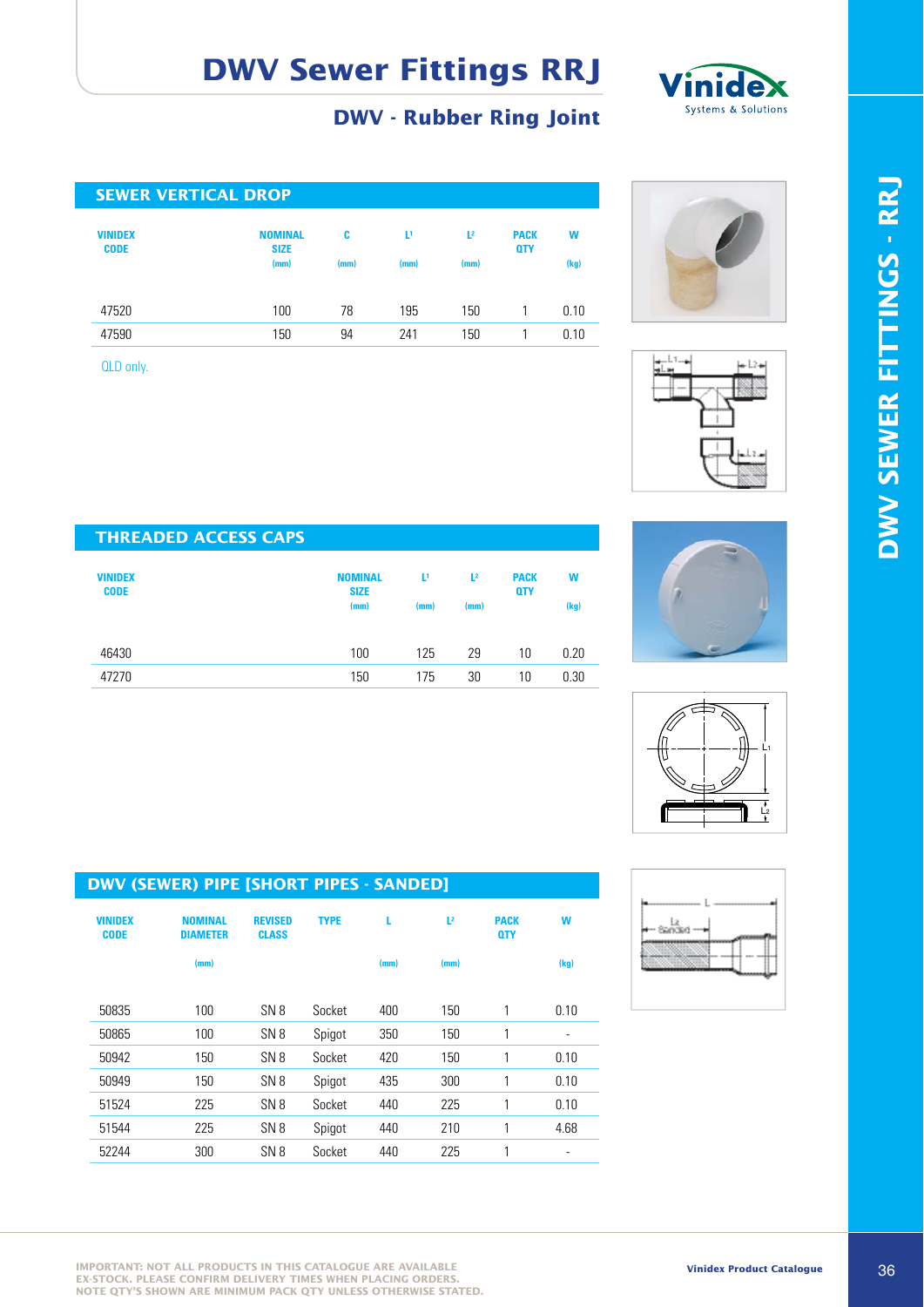![](_page_7_Picture_0.jpeg)

#### **DWV - Rubber Ring Joint**

#### **SEWER LEVEL INVERT TAPER**

| <b>VINIDEX</b><br><b>CODE</b> | <b>NOMINAL</b><br><b>SIZE</b> | L1.  | $L^2$ | <b>PACK</b><br><b>QTY</b> | W    |
|-------------------------------|-------------------------------|------|-------|---------------------------|------|
|                               | (mm)                          | (mm) | (mm)  |                           | (kg) |
|                               |                               |      |       |                           |      |
| 50210                         | 150 x 100                     | 209  | 97    |                           | 0.10 |

![](_page_7_Figure_6.jpeg)

![](_page_7_Picture_7.jpeg)

| $\sim$                     | п |
|----------------------------|---|
| - L <sub>2</sub><br>Sanded |   |
|                            |   |
|                            |   |

#### **SANDED MANHOLE COUPLINGS**

| <b>VINIDEX</b><br><b>CODE</b> | <b>NOMINAL</b><br><b>SIZE</b><br>(mm) | υ<br>(mm) | L <sup>2</sup><br>(mm) | <b>PACK</b><br><b>QTY</b> | W<br>(kg) |
|-------------------------------|---------------------------------------|-----------|------------------------|---------------------------|-----------|
| 50830                         | 100                                   | 300       | 122                    |                           | 0.10      |
| 50945                         | 150                                   | 365       | 140                    |                           | 0.10      |
| 51530                         | 225                                   | 460       | 160                    |                           | 0.10      |
| 52250                         | 300                                   | 530       | 187                    |                           | 7.20      |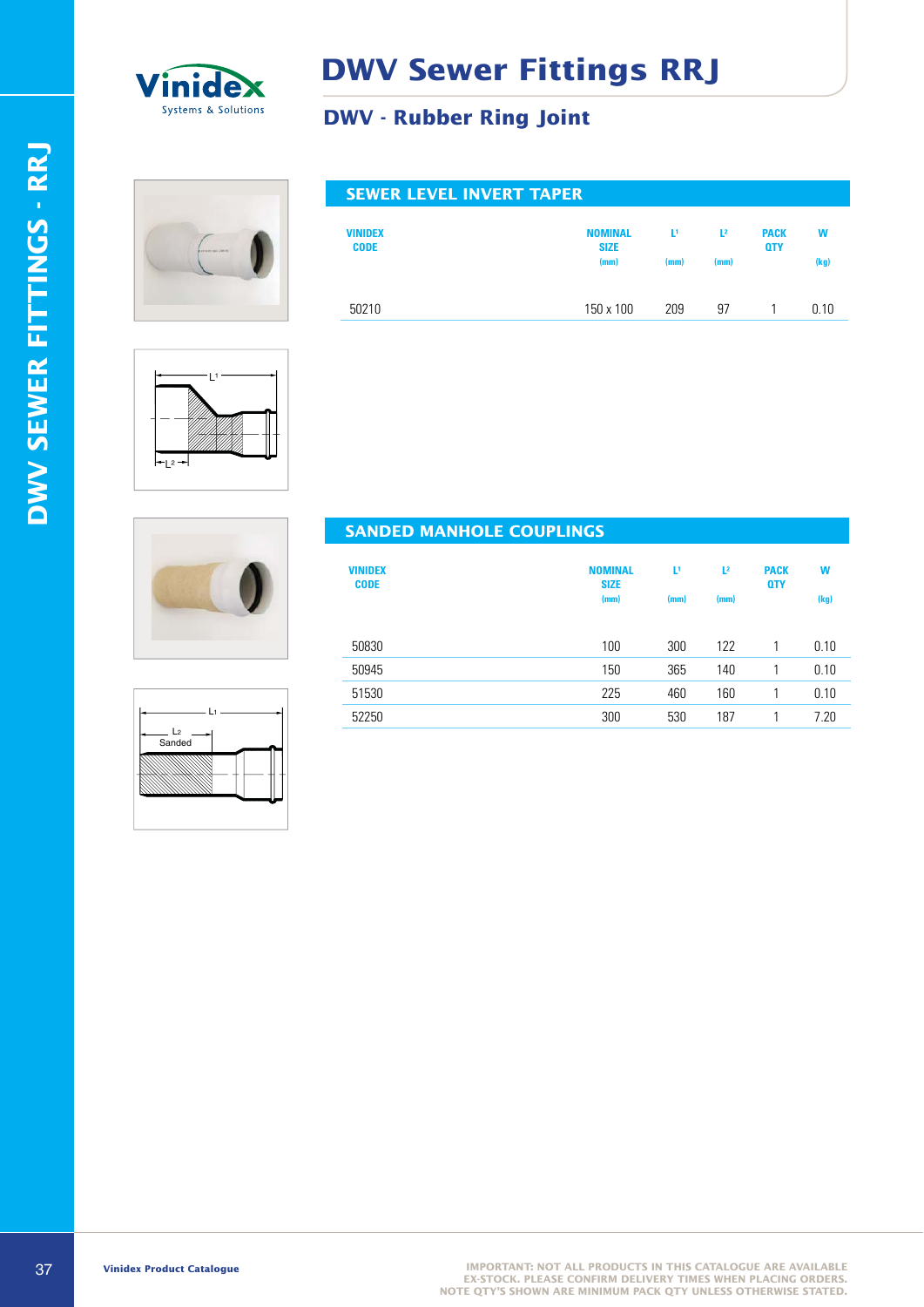![](_page_8_Picture_1.jpeg)

#### **DWV - Rubber Ring Joint**

| <b>SANDED COMBINATION M/H COUPLINGS - SCJ TO RRJ</b> |                                       |      |                        |                           |           |
|------------------------------------------------------|---------------------------------------|------|------------------------|---------------------------|-----------|
| <b>VINIDEX</b><br><b>CODE</b>                        | <b>NOMINAL</b><br><b>SIZE</b><br>(mm) | (mm) | $\mathbf{L}^1$<br>(mm) | <b>PACK</b><br><b>OTY</b> | W<br>(kg) |
| 50852                                                | 100                                   | 405  | 500                    |                           | 0.10      |
| 50947                                                | 150                                   | 390  | 500                    |                           | 0.10      |
| 51535                                                | 225                                   | 360  | 500                    |                           | 0.10      |
|                                                      |                                       |      |                        |                           |           |

| <b>SEWER ADAPTORS</b>         |                               |       |                           |      |
|-------------------------------|-------------------------------|-------|---------------------------|------|
| <b>VINIDEX</b><br><b>CODE</b> | <b>NOMINAL</b><br><b>SIZE</b> | Ľ۱    | <b>PACK</b><br><b>QTY</b> | W    |
|                               | (mm)                          | (mm)  |                           | (kg) |
| 46630                         | 100                           | 112   |                           | 0.40 |
| 47350                         | 150                           | 150.5 | 5                         | 0.80 |

![](_page_8_Figure_5.jpeg)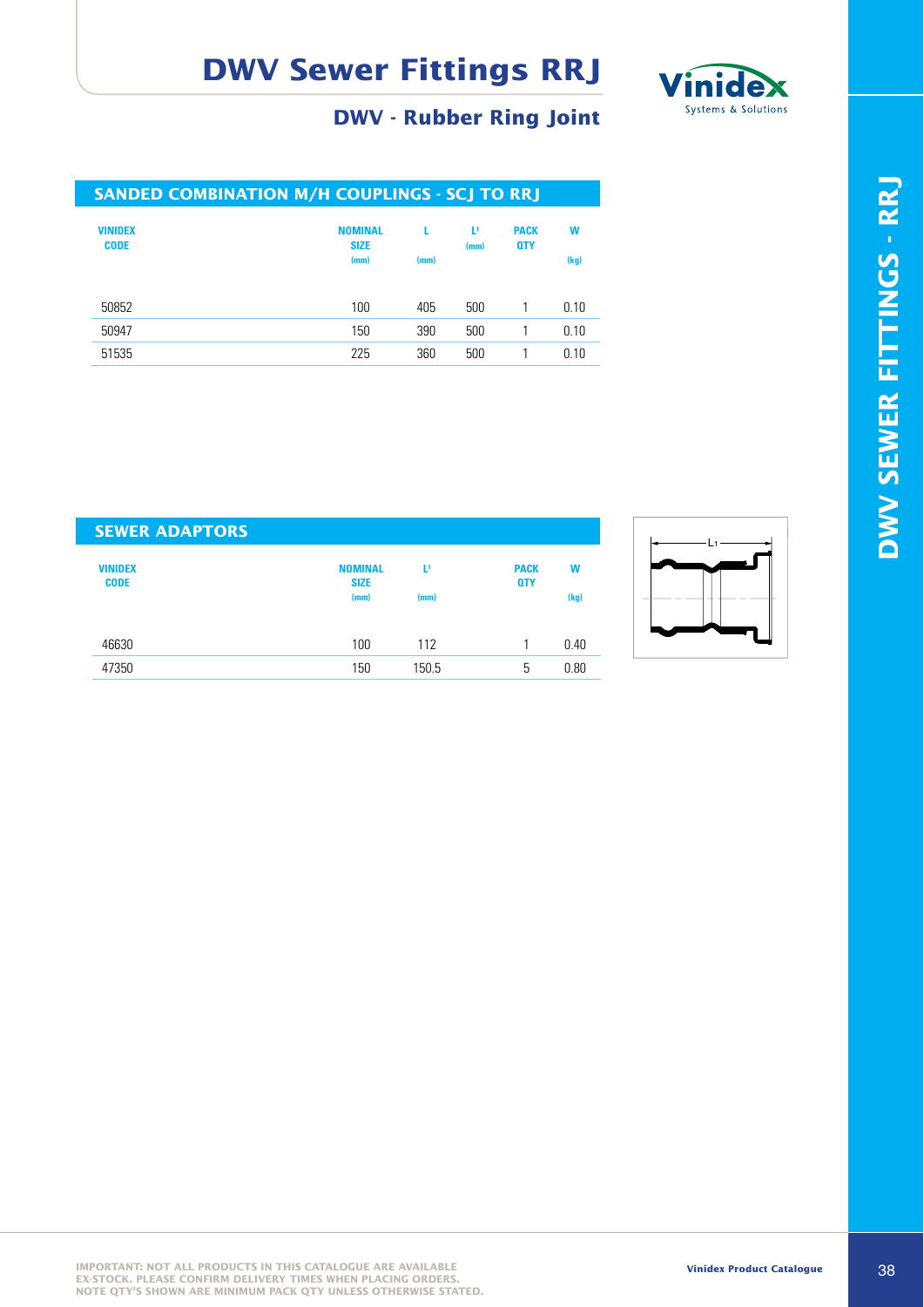![](_page_9_Picture_0.jpeg)

#### **DWV - Rubber Ring Joint**

# $\overline{D}$

#### **SEWER RUBBER RINGS - NATURAL RUBBER 2 WHITE DOTS**

| <b>VINIDEX</b><br><b>CODE</b> | <b>NOMINAL</b><br><b>SIZE</b><br>(mm) | D<br>(mm) | <b>PACK</b><br><b>QTY</b> | W<br>(kg) |
|-------------------------------|---------------------------------------|-----------|---------------------------|-----------|
| 82800                         | 150                                   | 150       |                           | 0.10      |
| 82820                         | 225                                   | 225       |                           | 0.10      |
| 82830                         | 300                                   | 300       |                           | 0.12      |

![](_page_9_Picture_6.jpeg)

#### **SEWER RUBBER RINGS - SBR 2 BLUE DOTS**

**SEWER VC - PVC BUSH**

| <b>VINIDEX</b><br><b>CODE</b> | <b>NOMINAL</b><br><b>SIZE</b><br>(mm) | D<br>(mm) | <b>PACK</b><br><b>QTY</b> | W<br>(kg) |
|-------------------------------|---------------------------------------|-----------|---------------------------|-----------|
| 82870                         | 100                                   | 100       |                           | 0.10      |
| 82880                         | 150                                   | 150       |                           | 013       |
| 82890                         | 225                                   | 225       |                           | 0.15      |
| 82900                         | 300                                   | 300       |                           | 0.18      |

# $\mathbf{L}$

| <b>VINIDEX</b><br><b>CODE</b> | <b>NOMINAL</b><br><b>SIZE</b><br>(mm) | Þ<br>(mm) | <b>PACK</b><br><b>QTY</b> | W<br>(kg) |
|-------------------------------|---------------------------------------|-----------|---------------------------|-----------|
| 46640                         | 100                                   | 54.5      | 10                        | 0.30      |
| 47370                         | 150                                   | 79.6      |                           | 0.60      |
| 47470                         | 225                                   | -         |                           | 1.50      |

# DWV SEWER FITTINGS - RRJ **DWV SEWER FITTINGS - RRJ**